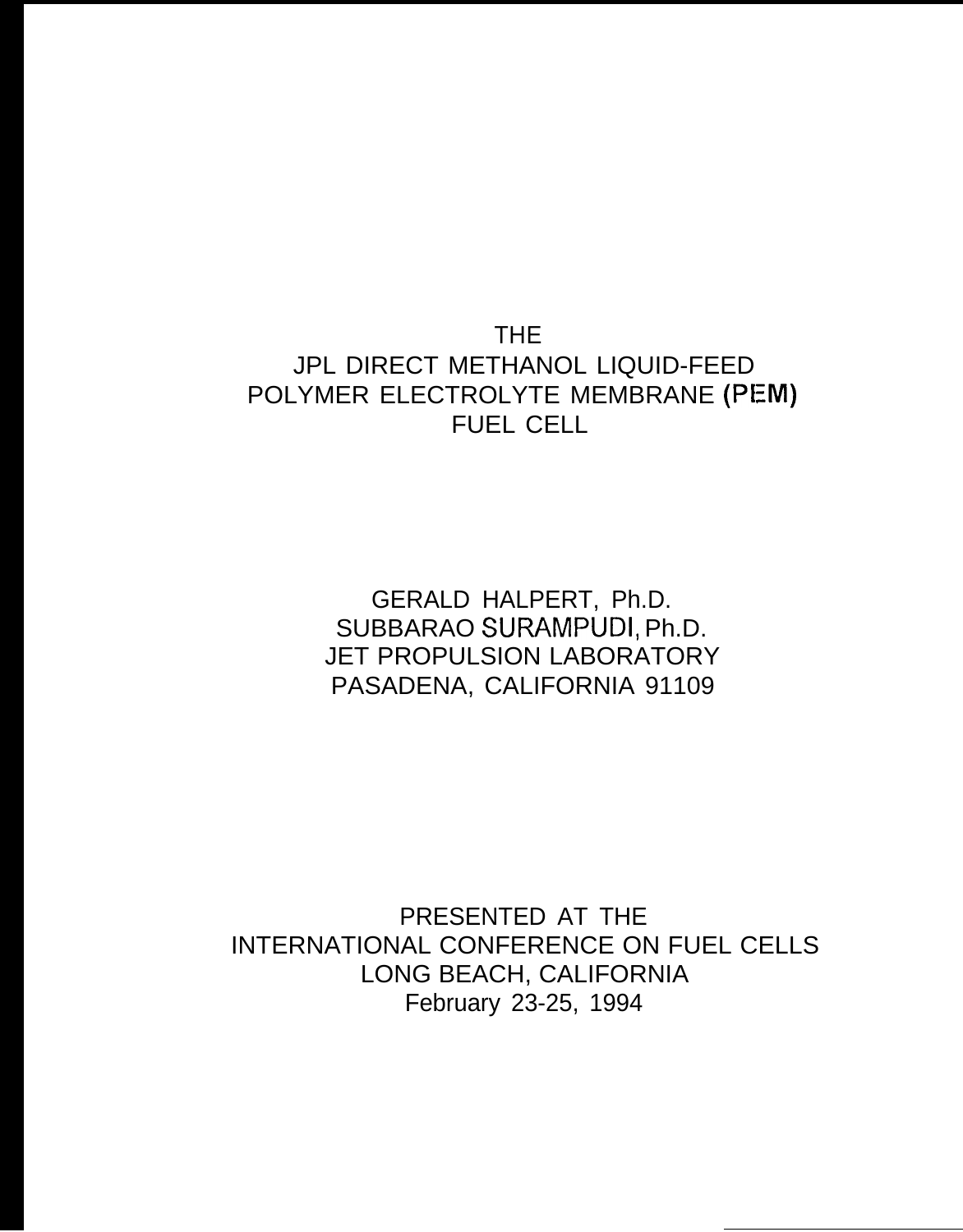#### THE JPL DIRECT METHANOL LIQUID-FEED PEM FUEL CELL Gerald Halpert and Subbarao Surampudi Jet Propulsion Laboratory Pasadena, California 91109

Recently, there has been a breakthrough in fuel cell technology in the Energy Storage Systems Group at the Jet Propulsion Laboratory with the development of a direct methanol, liquid-feed, solid polymer electrolyte membrane (P EM) fuel cell. The fuel cell operating at  $90^{\circ}$ C utilizes a 3% aqueous methanol solution as the fuel with air  $(02)$  as the oxidant. The only products are water and C02. The fuel cell electrode assembly prepared by Giner Inc, based on the JPL technology, was scaled up from 25  $\text{cm}^2$  to 160cm<sup>2</sup>. The methanol/water fuel replaces the H2 gas or methanol-reformed-to-H2 gas, both of which are considered impractical for moderate power consumer use, e.g., vehicles, UPS, Iawnmowers, battery replacement in Army BA5590 radios, etc. To date no organization, U.S. or foreign, has been able to operate directly with liquid methanol and come close to the output levels exhibited by the JPL system (300ma/cm<sup>2</sup> at 0.5 Vat 60-90<sup>o</sup>C).

The methanol liquid-feed, solid polymer electrolyte (PEM) design has numerous system level advantages over the gas-feed design. These include: a) elimination of fuel vaporizer and its associated heat source and controls, b) elimination of complex 'humidification and thermal management systems, c) use of the liquid methanol/water in the dual purpose as fuel and as an efficient stack coolant," and d) significantly lower system size, weight and temperature than existing fuel cell systems. Also, the PEM cell design does not suffer from the disadvantages of the phosphoric acid liquid electrolyte cell design which is also complex, voluminous and massive. The use of PEM eliminates the problem of troublesome shunt currents and also eliminates problems associated with corrosion of cell" components. A list of the advantages is given in Table 1.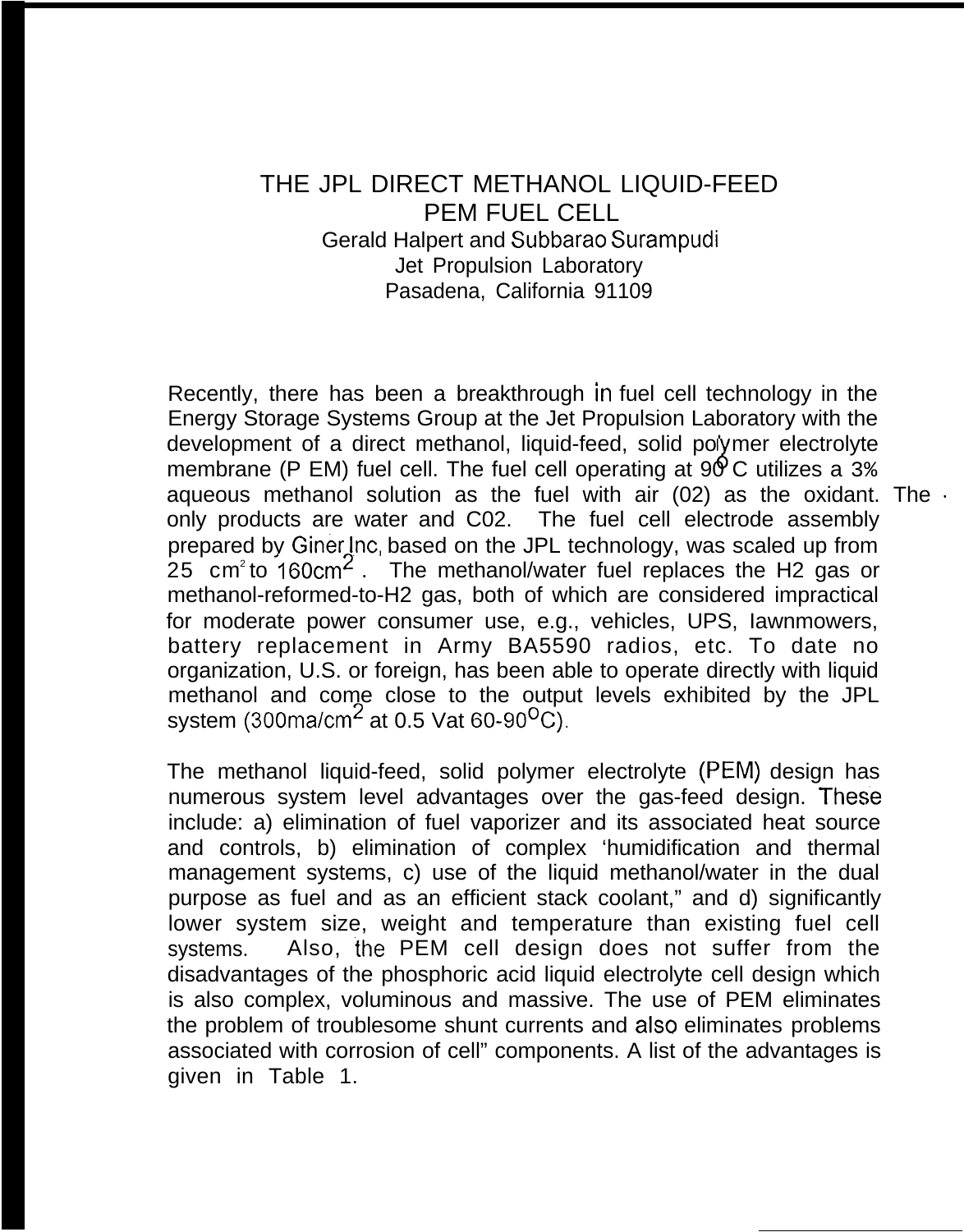The solid polymer (PEM) membrane employed in the JPL liquid-feed fuel cell separates the anode (negative) and cathode (positive) chambers. A 3°/0 aqueous solution of methanol (20 psi) is fed into the fuel chamber (anode) and 02 or air (20 psi) is supplied to the cathode (Figure 1). The water produced at the cathode is circulated back to the reservoir where it is injected with methanol. The unused methanol/water solution from the anode chamber is also circulated back to the reservoir. The C02 product is released as a gas as shown in Figure 2.

Laboratory versions, of the JPL PEM cell, operating directly on a 3% methanol in water solution at a temperature of 60-  $90^{\circ}$ C, have delivered an output of 0.50 V at 300 mA/cm using oxygen. The performance has improved since March 1992 when the breakthrough occurred (Figure 3). This output at the cell level is quite high relative to that of prior direct oxidation methanol fuel cells (power density up by factor of 20). Laboratory cells of 2"X 2" (7,.7 amps continuously) and 4" x 6" (50 amps continuously) provided by Giner Inc. have been demonstrated (Figure 4). The next step of scaling up to a 3 cell design will provide an understanding of the thermal and water circulation issues.

A 5kW liquid-feed methanol fuel cell stack with the present demonstrated overall 24% efficiency (voltage + fuel) is projected to be  $8'' \times 8'' \times 32''$ . Enhancement of the stack with an improved PEM and catalyst modifications to achieve a  $>40\%$  efficiency is projected to be 8"X 8" x 17".

Methanol is produced from natural gas and is already available at some service stations on the west coast. However, JPL has tested USCdeveloped alternative higher boiling point fuels such as trimethoxymethane (TMM) as potential substitutes for methanol with results equivalent to methanol. Caltech is developing several advanced catalysts to improve the direct oxidation of methanol and reduction of 02. They are also involved with development of catalysts for direct oxidation of hydrocarbon fuels.

Detroit Center Tool (DCT), a privately-owned company, has purchased a license from Caltech for the commercial rights to this technology (patent applied for). Through a Technology Affiliates agreement, JPL will demonstrate a pre-prototype 5 kw fuel cell system in 2 years and an advanced technology prototype system in 4 years.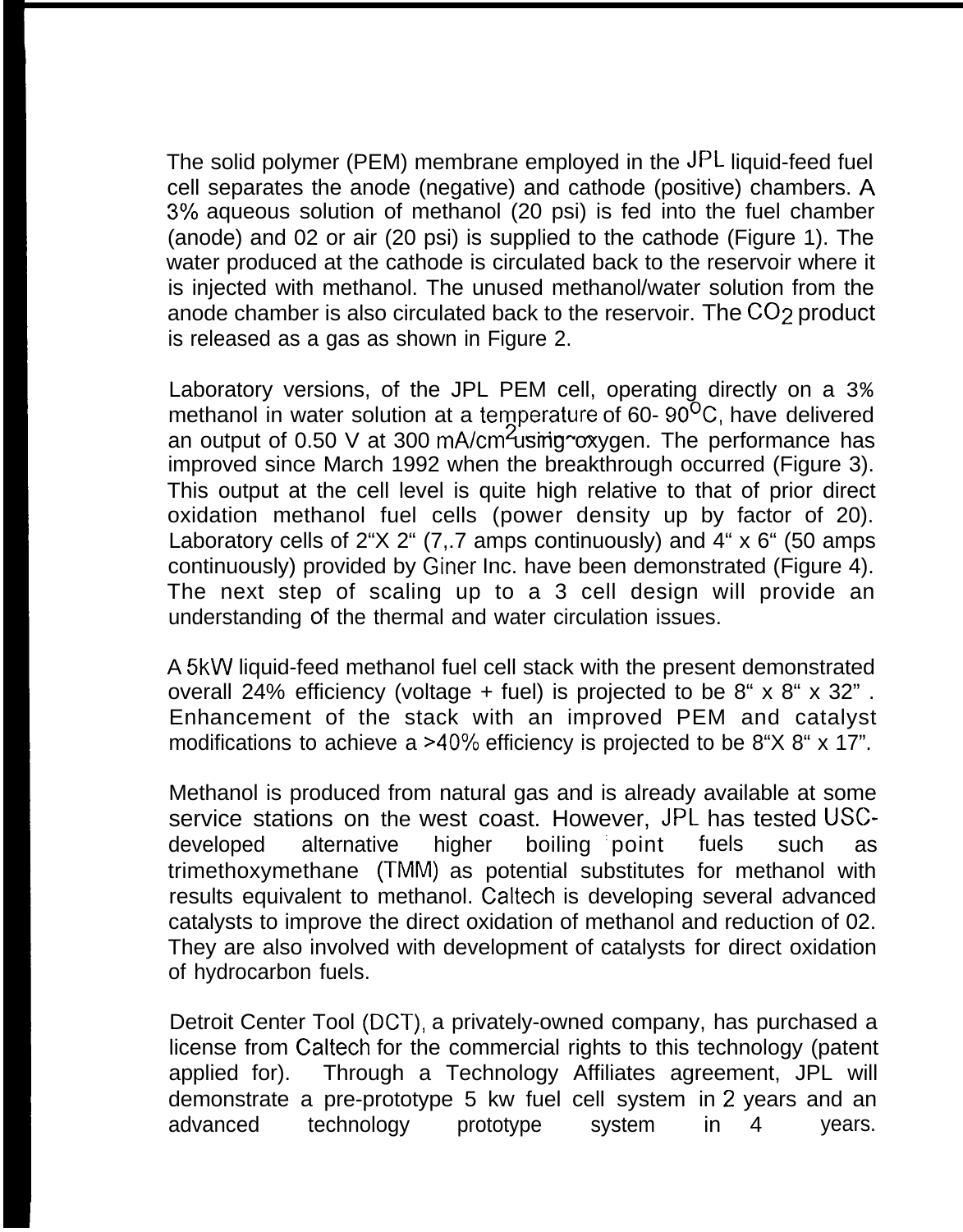There are several challenges that must be met before commercialization can be realized. These include the technical challenges of improving rate, and voltage performance as well as scaling up the design and reducing cost to a viable level. The issues and strategies are given in Figure 5.

This work was carried out at the Jet Propulsion Laboratory under a California Institute of Technology contract with the National Aeronautics and Space Administration. The task was supported by The Advanced Research Projects Agency.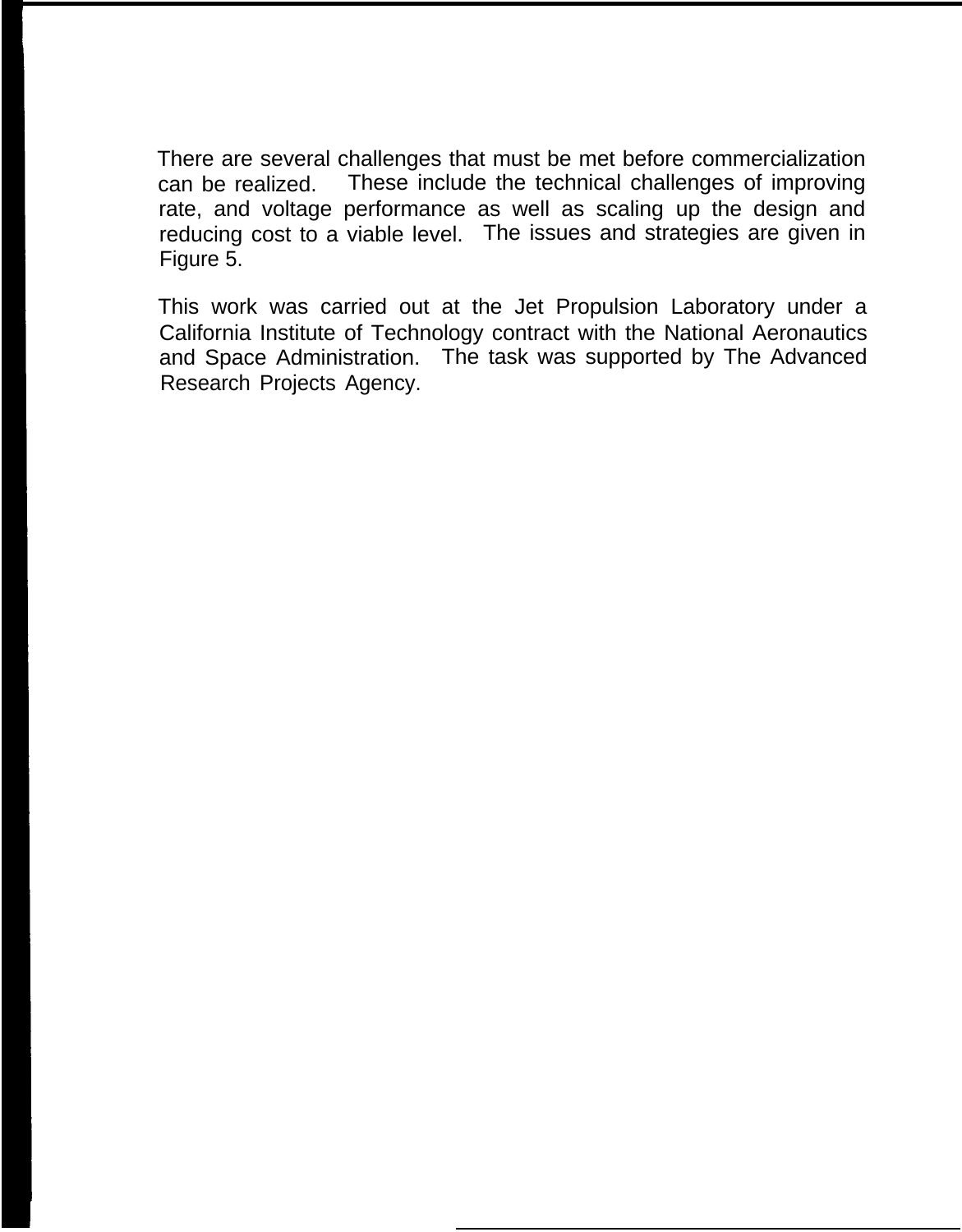# TABLE 1: ADVANTAGES OF THE JPL DIRECT METHANOL, LIQUID-FEED PEM FUEL CELL

Methanol /Water Mixture Fed Directly Into Anode Chamber

Simplicity Of System - Minimal Components No Reformer - No Hydrogen Storage

Simplified Thermal And Water Management

C02 And Water Are The Only Products

Two-Phase System Enables C02 Removal

No Corrosive Electrolytes

Amenable To Scale-Up

Operation At Low Temperature (70 -90 c)

Methanol Infrastructure In Place

ENERGY STORAGE SYSTEMS GROUP —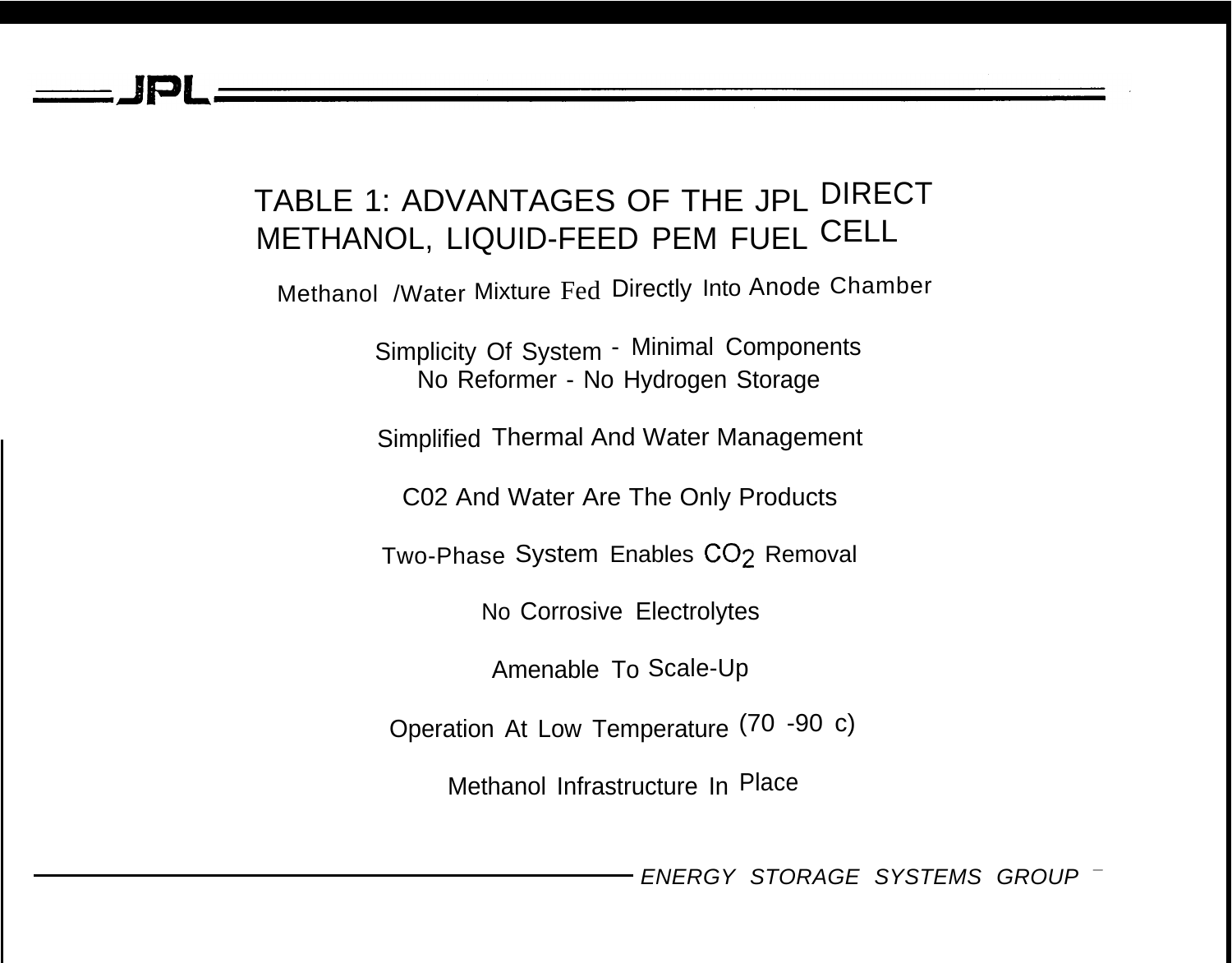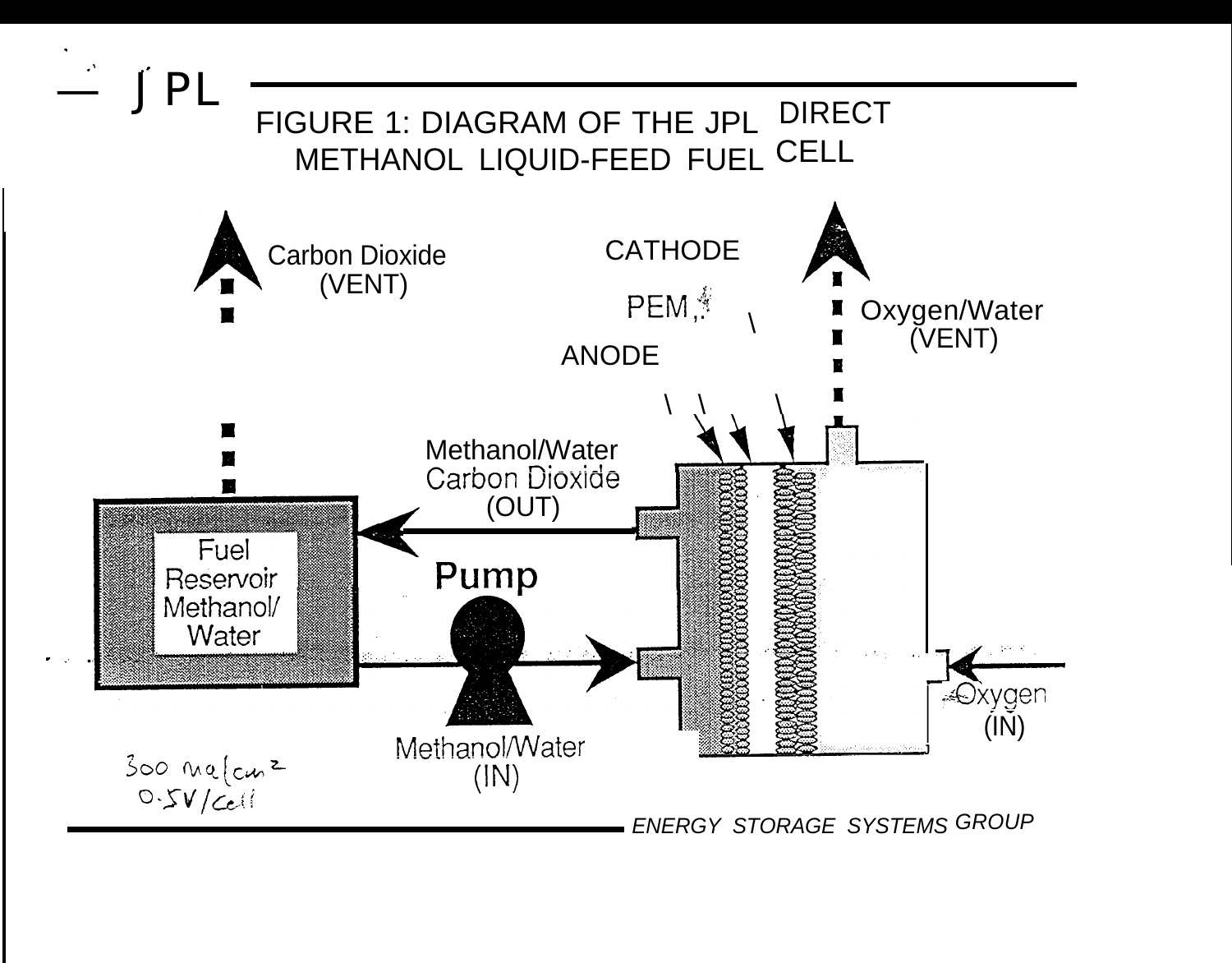FIGURE 2: SCHEMATIC OF JPL DIRECT METHANOL LIQUID-FEED FUEL CELL SYSTEM

AIR

.

—JPL

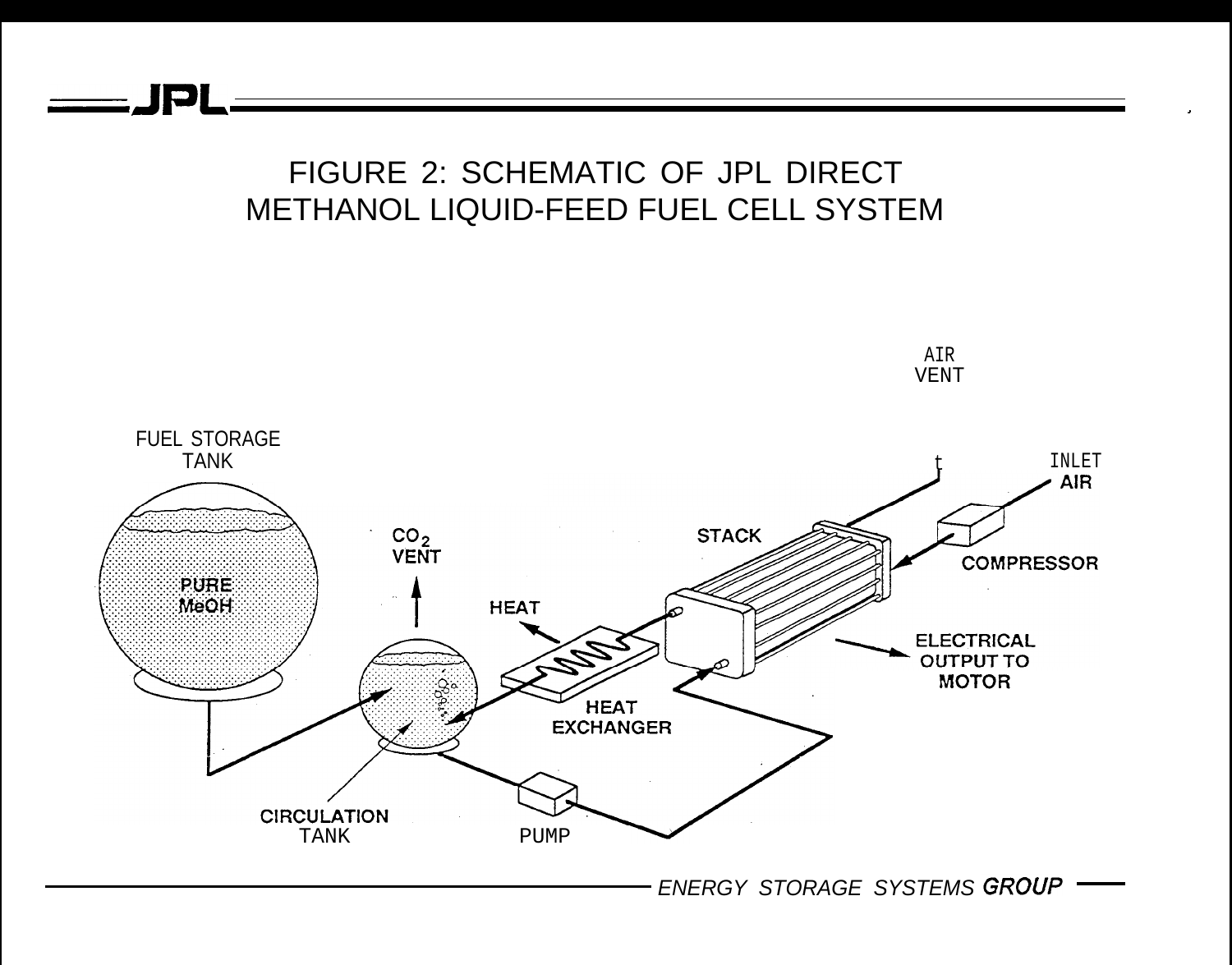## FIGURE 3: IMPROVEMENTS IN CELL PERFORMANCE

.

 $JPL$ 

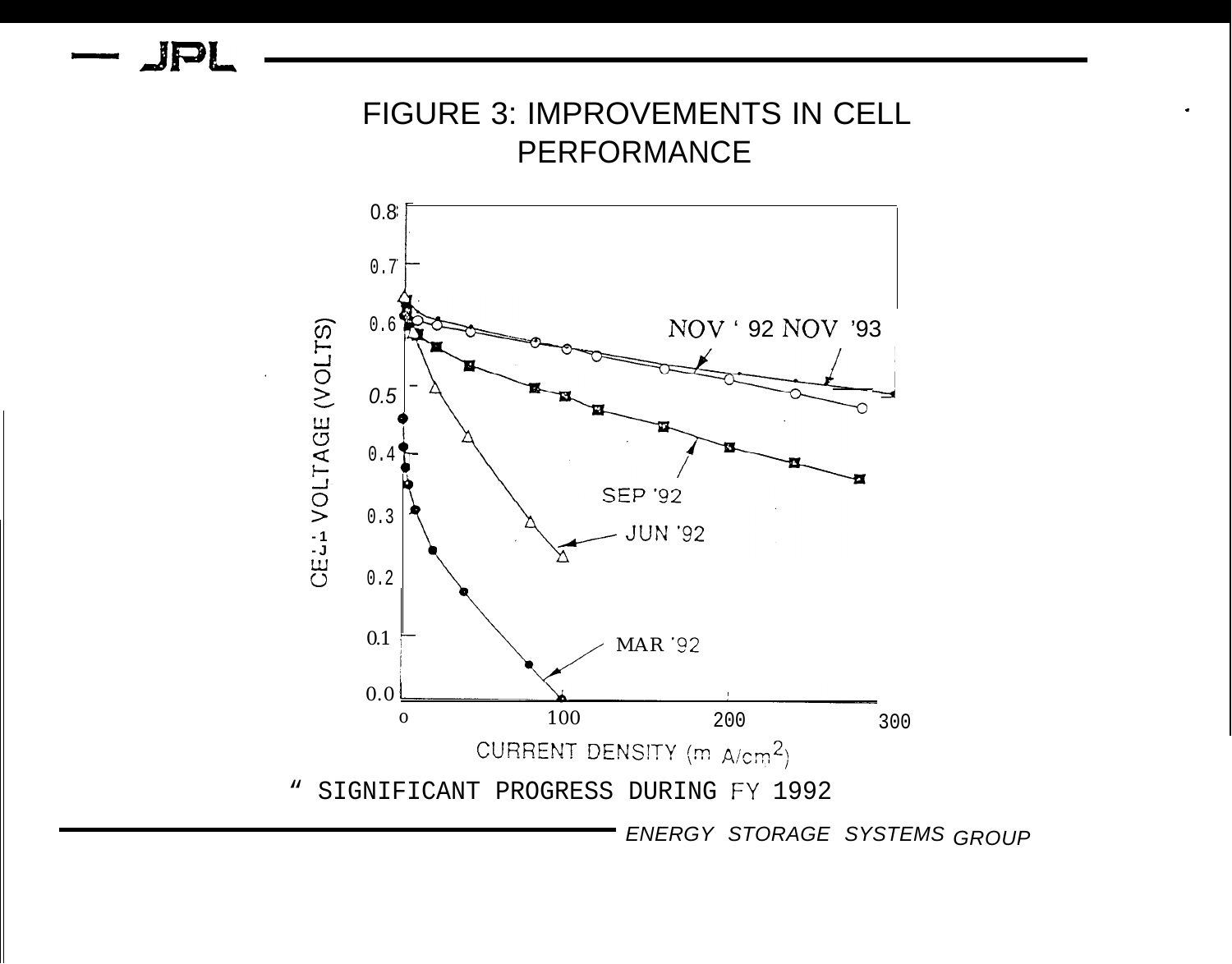### FIGURE 4: PERFORMANCE COMPARISON OF 2"X2" AND 4"X6" CELLS

JPL



**ENERGY STORAGE SYSTE VIS GROUP**